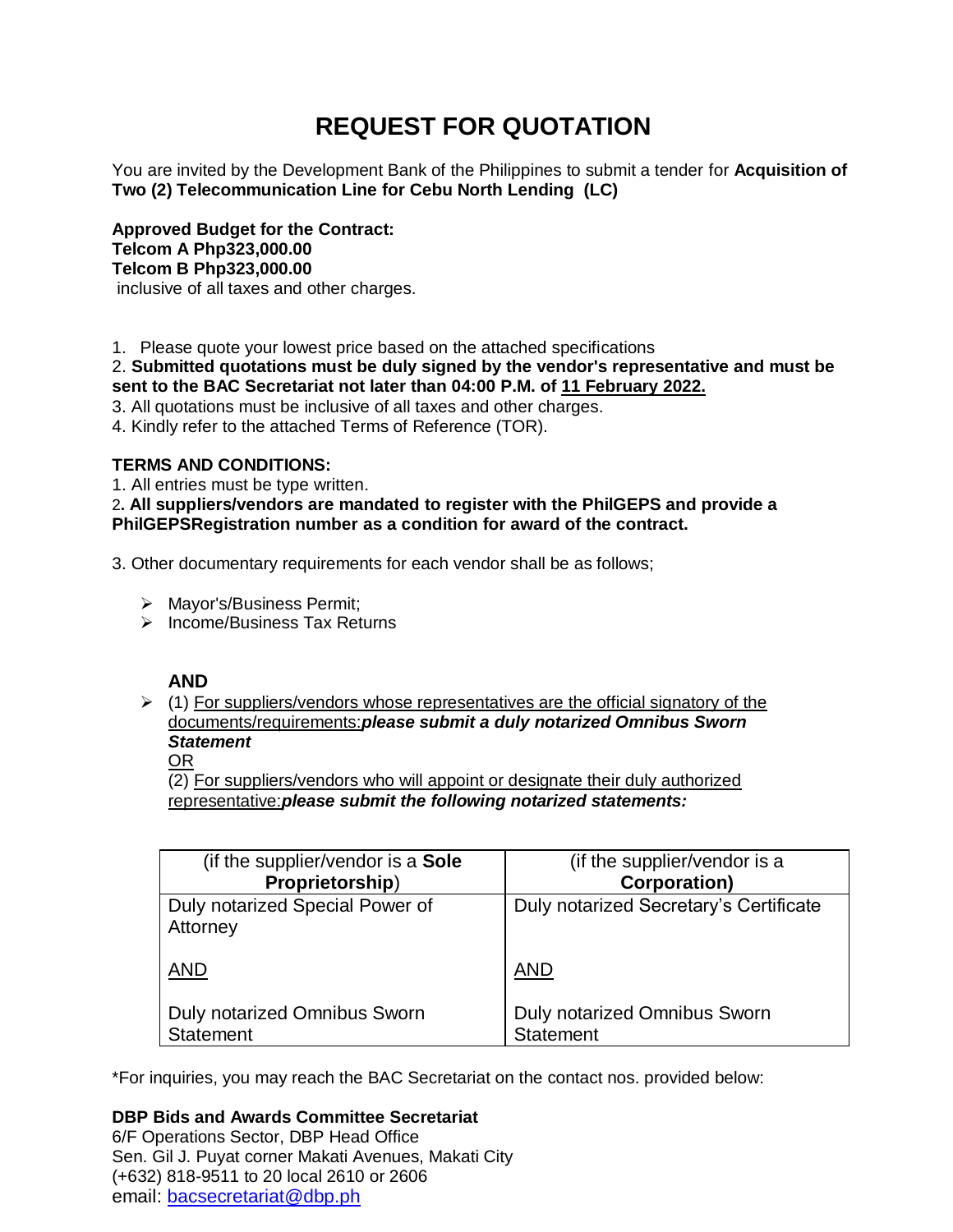#### Annex A

## ACQUISITION OF NEW, ADDITIONAL AND/OR REPLACEMENT TELECOMMUNICATION LINE/CONNECTIVITY SERVICE FOR THE DEVELOPMENT BANK OF THE PHILIPPINES (DBP)-CEBU NORTH LENDING CENTER

### APPROVED BUDGET FOR THE CONTRACT: Telco A: Php 323,000 Telco B: Php 323,000

#### **TECHNICAL SPECIFICATIONS**

#### A. BACKGROUND

The telecommunication connectivity service (line) is for the connection of DBP online systems, services and facilities in any of the following DBP remote sites:

- A.1. Branch Office, including:
	- A.1.a. Lending Center A.1.b. Cash Center
	- A.1.c. Branch-Lite Unit
- A.2. Automated Teller Machine (ATM)

#### **B. OBJECTIVE**

To acquire stable, reliable and secure telecommunication connectivity/line service to link DBP remote sites to the Head Office from an authorized and qualified telecommunication service provider (Telco).

#### C. COVERAGE OF THE CONTRACT

The contract will be for a one (1) year period starting from date of acceptance of service with the option for automatic renewal.

#### D. MINIMUM SPECIFICATIONS

- D.1. Connectivity/Line Service Availability
	- > The minimum availability of service is 99.6%.
- D.2. Connectivity/Line Specifications
- D.2.a. Branch Office  $\triangledown$ 
	- D.2.a.i. Wired MPLS/VPN, Radio Last Mile or VSAT connection with minimum of 2 Mbps bandwidth
	- D.2.a.ii. Must be Ku Band or C Band for the VSAT
	- D.2.a.iii. Inclusive network equipment, such as router and or router/modem, must not be on End-of-Life/End-of-Support status within the contract period
	- D.2.a.iv. Router must support GRE/mGRE tunneling and IP Security (ex. dynamic VPN) and SNMP
	- D.2.a.v. DBP shall have the full access of the router
	- D.2.a.vi. Provide near real time and historical link monitoring

D.2.b. ATM - Wired  $\Box$ 

- D.2.b.i. VPN connection at least 128 Kbps via MPLS
- D.2.b.ii. Inclusive network equipment, such as router and or router/modem, must not be on End-of-Life/End-of-Support status within the contract period
- D.2.b.iii. Support GRE tunneling and SNMP
- D.2.b.iv. Provide near real time and historical link monitoring

Page 1 of 4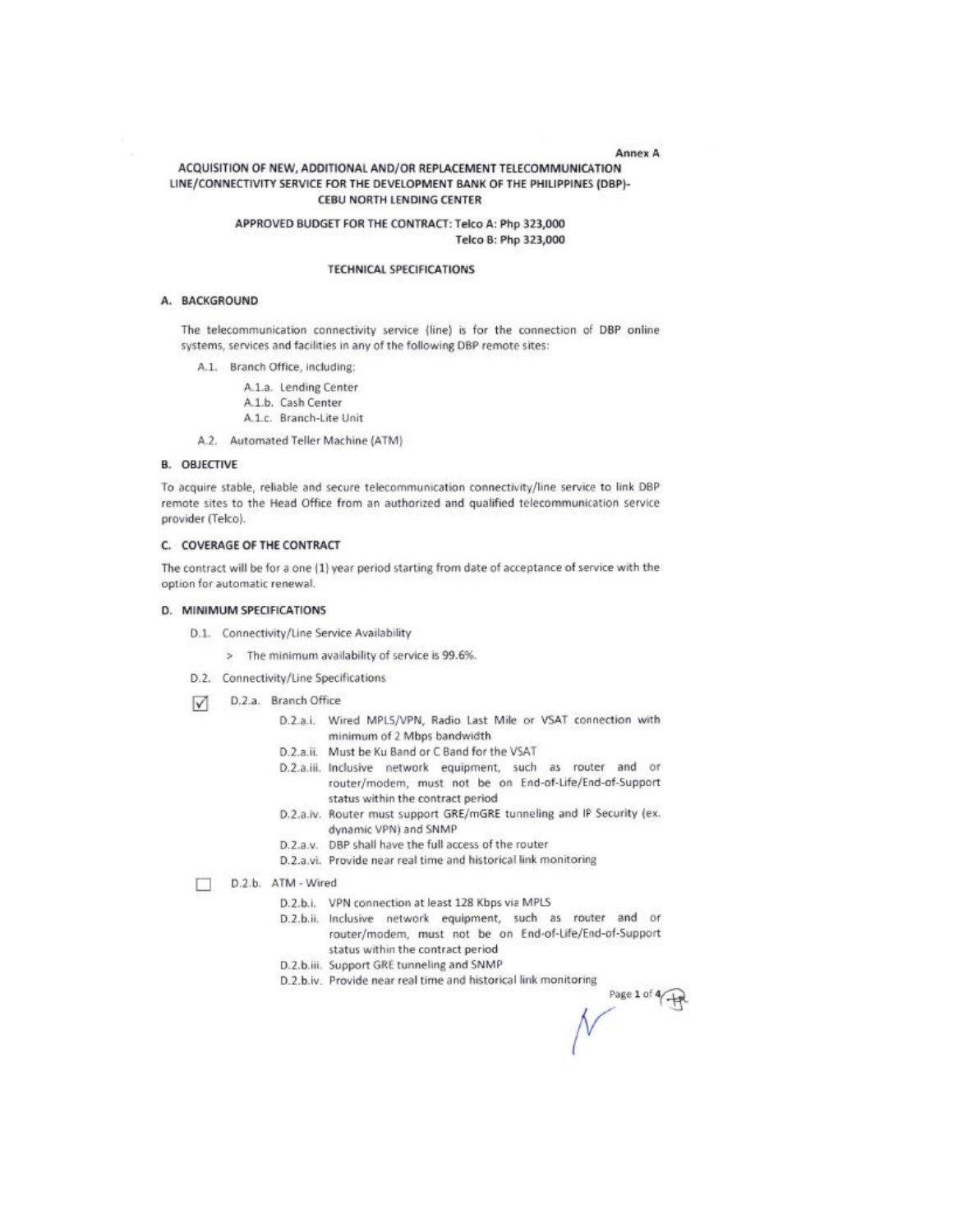- D.2.c. ATM Wireless
	- D.2.c.i. Provide data transmission function by public GPRS/ GSM network or higher
	- D.2.a.vii. Inclusive network equipment, such as router and or router/modem, must not be on End-of-Life/End-of-Support status within the contract period
	- D.2.c.ii. Support GRE Tunneling and SNMP
	- D.2.c.iii. Provide GUI access for local and remote management
	- D.2.c.iv. Operate at -30~+75°C temperature
	- D.2.c.v. Has LED status indication
	- D.2.c.vi. Support RJ45 console port
	- D.2.c.vii. Include: 1 power cord, 2 antennas, 1 console cable, 1 set documentation
	- D.2.c.viii. Provide near real time and historical link monitoring.
	- D.2.c.ix. Meet the average latency requirement of not greater than 200ms measured using the Ping utility or any similar mobile applications
	- $D.2.c.x.$ Meet signal requirement of not less than 2 bars measured using mobile or similar devices capable of said measurement
	- D.2.c.xi. DBP shall have full access to the Modem/Router
- D.3. Support Services and Incident Management
	- D.3.a. The Telco shall provide 24 x 7 onsite, telephone and email support. For every service unavailability/downtime reported, the response time shall be within thirty (30) minutes.
	- D.3.b. Upon the occurrence of service unavailability/downtime, the Telco shall:
		- D.3.b.i. Conduct problem isolation/resolution and link restoration activities
		- D.3.b.ii. Notification via electronic mail (E-mail) and telephone within one (1) hour of the occurrence
		- D.3.b.iii. Minimum of twice a day status report to DBP via E-Mail
		- D.3.b.iv. Estimated time of arrival (ETA) if onsite activities required
		- D.3.b.v. Estimated time of resolution (ETR)
		- D.3.b.vi. Root cause
		- D.3.b.vii. Comply with DBP policies on security and confidentiality during support services.
	- D.3.c. The Telco shall submit an incident report stating the reason/s for the outage and detailing the steps undertaken to resolve a particular problem upon DBP's request.
- D.4. Service Performance Review
	- > The Telco shall conduct a performance review session at least once every quarter of a year

#### E. TELECOMMUNICATION CONNECTIVITY/LINE REQUIREMENT CLASSIFICATION

The primary objective of the following provisions is to have multiple Telcos per site, providing service redundancy, high availability and avoiding single point of failure.

- T E.1. New Telecommunication Line Requirement
	- E.1.a. Covered Sites

Page 2 of 4  $\overline{a}$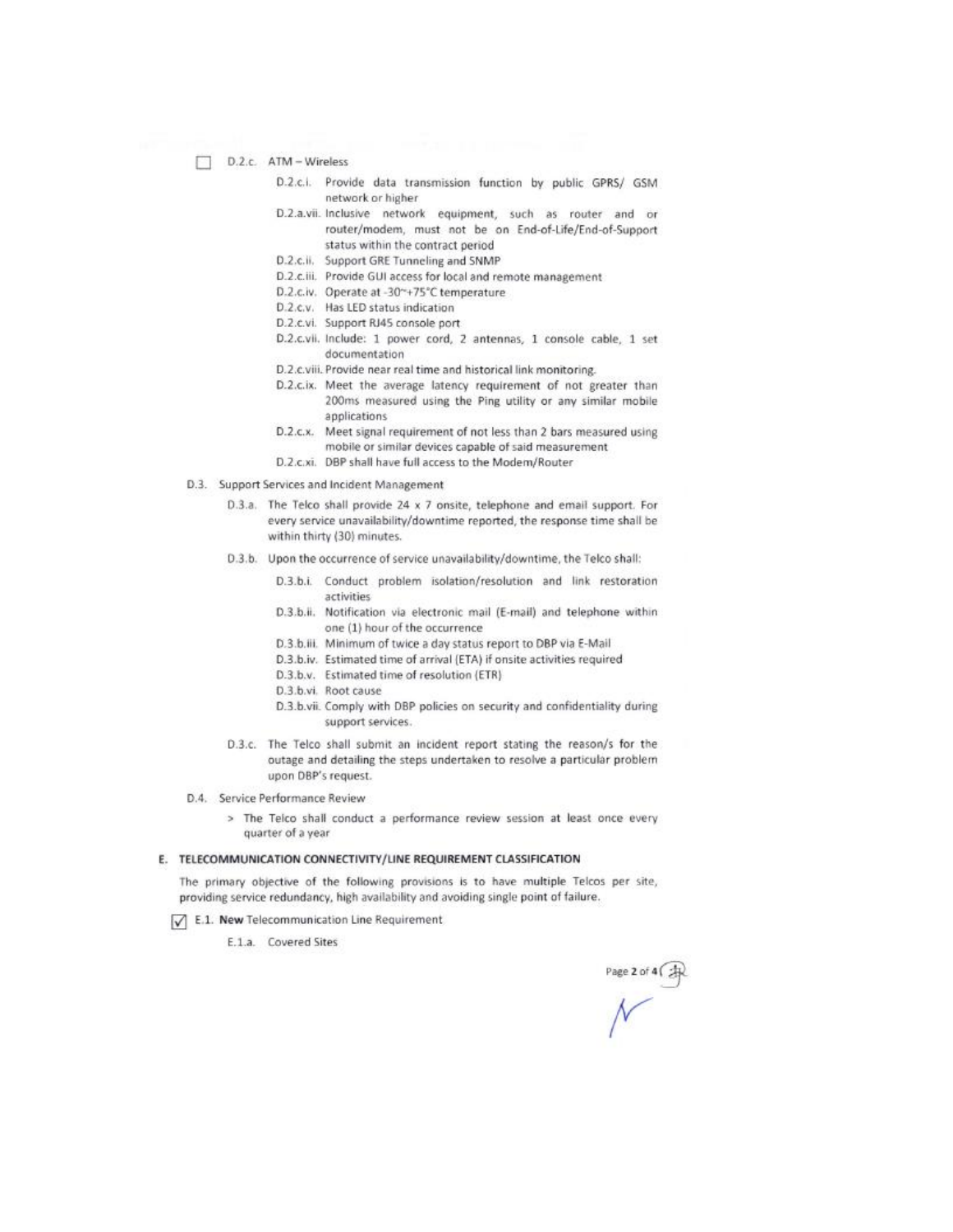- > New remotes sites
- E.1.b. Telco Selection Criteria
	- > Telecommunication Line for Branch Office
		- Two (2) different Telcos (Telco A and Telco B) shall be  $F.1 h.1$ selected
		- E.1.b.ii. Telco A is the lowest (winning) provider
		- E.1.b.iii. Telco B is the second lowest provider
		- > Telecommunication Line for Additional ATM Facility of a Branch Office
			- E.1.b.iv. The Telco must be different from the one which has the majority or most of the telecommunication connectivity services provided for the ATM/s of that Branch Office
- П E.2. Additional Telecommunication Line Requirement
	- E.2.a. Covered Sites

> For existing sites with existing telecommunication line/s

- E.2.b. Telco Exception
	- > The Telco/s of the existing line/s servicing the site shall not be invited and will not be allowed to participate
- ΓT E.3. Replacement Telecommunication Line Requirement
	- E.3.a. Covered Sites

> For existing sites with existing telecommunication line/s

- E.3.b. Telco Exception
	- E.3.b.i. For Telco Redundancy Replacement
		- > The Telco of the existing line/s servicing the site including the one to be replaced shall not be invited and will not be allowed to participate
	- E.3.b.ii. Replacement for the Purpose of Telecommunication Line Capacity (Bandwidth) Upgrade
		- > The Telco of the other existing line/s servicing the site (i.e., other than the one to be replaced) shall not be invited and will not be allowed to participate
	- F 3 h iii. For Wireless to Wired Facility Replacement
		- > The Telco of the other existing line/s servicing the site (i.e., other than the one to be replaced) shall not be invited and will not be allowed to participate

## F. DISCONTINUANCE OF SERVICE

DBP can opt to discontinue the service within the contract period without pre-termination fee/s, if the Telco provider fails to meet the required minimum availability of service, specified in item D.1, for three (3) consecutive months (3-strike rule)

G. PAYMENT

The payment shall be in a monthly basis every after the service acceptance.

Page 3 of 4